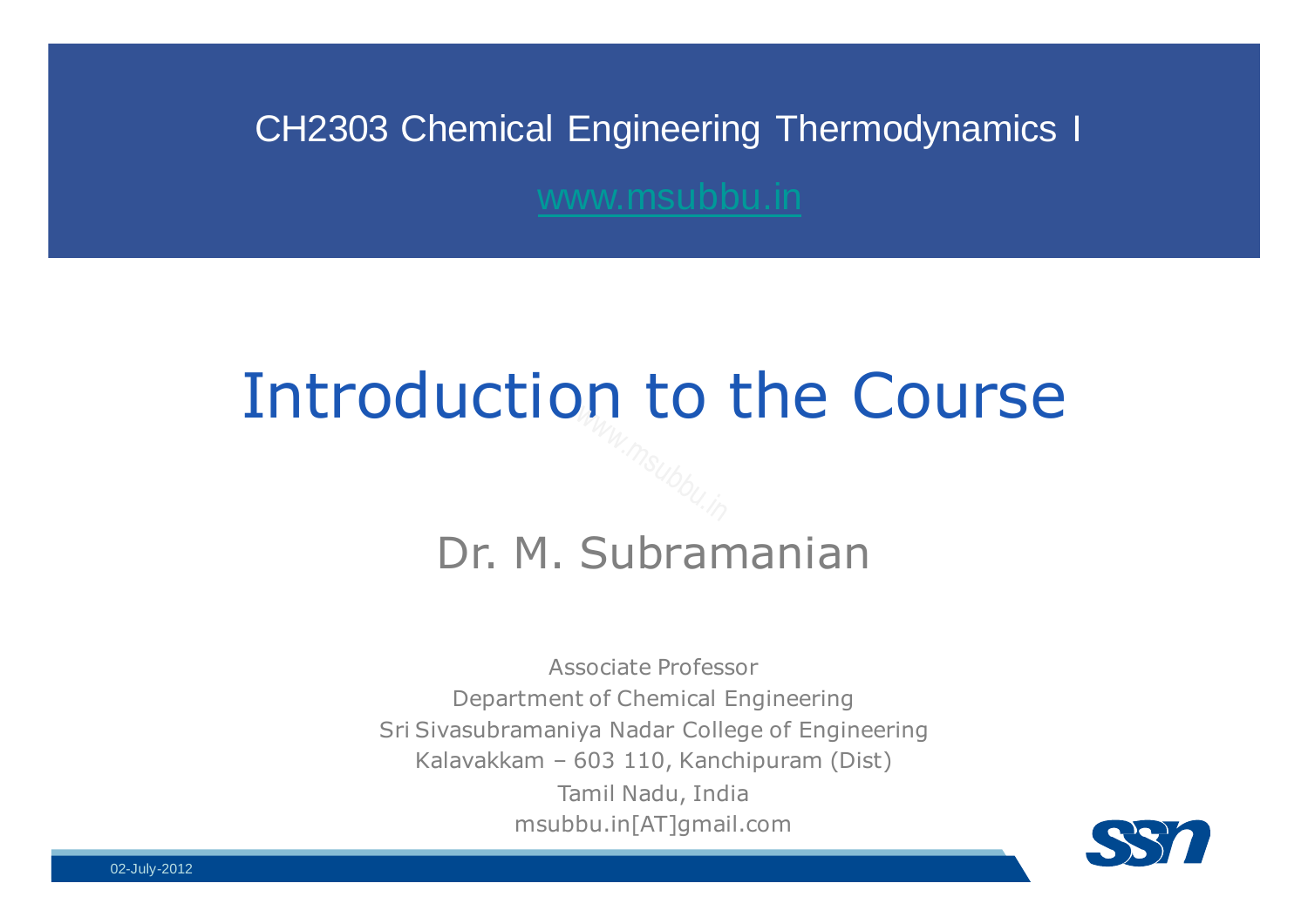### **Contents**

- Questionnaire
- About this course
- Syllabus coverage
- Teaching / Learning process

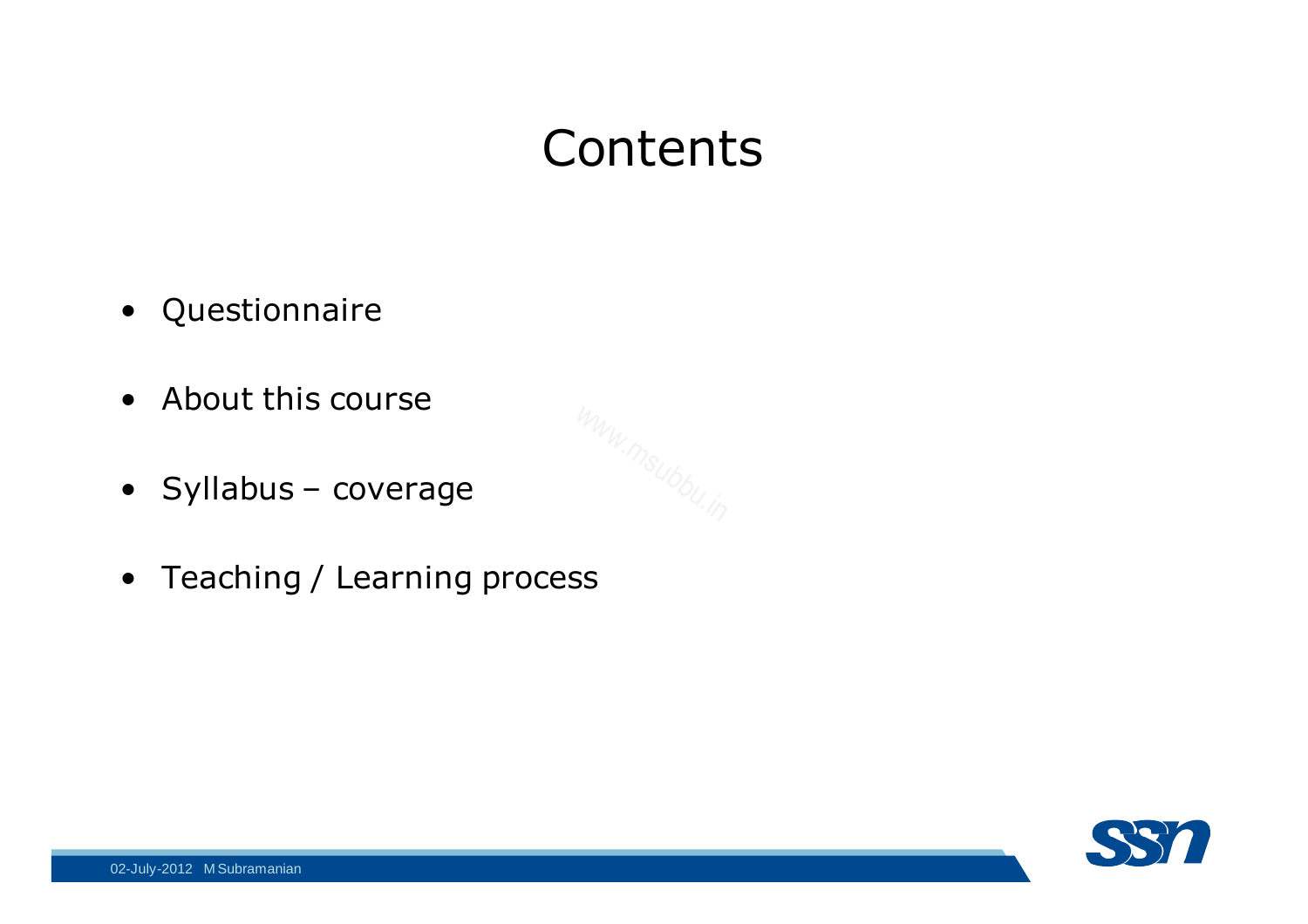#### Questionnaire

- 1. What information could be obtained from thermodynamic analysis?
- 2. What are the limitations of thermodynamics?
- 3. What is *first law* of thermodynamics?
- 4. What are the ways by which the energy of a gaseous system can be increased ?
- 5. What do you mean by *isothermal* and *adiabatic* processes?
- 5. What do you mean by *isothermal* and *adiabatic*<br>6. What is the value of universal gas constant **R**?
- 7. Temperature of a gas ----------- (decreases / increases) when its pressure is reduced.
- 8. Velocity of a gas can be increased by ------- (decreasing / increasing) the flow cross section.
- 9. What is *a heat engine?*
- Efficiency of thermal power plants is approximately --------  $\%$ .

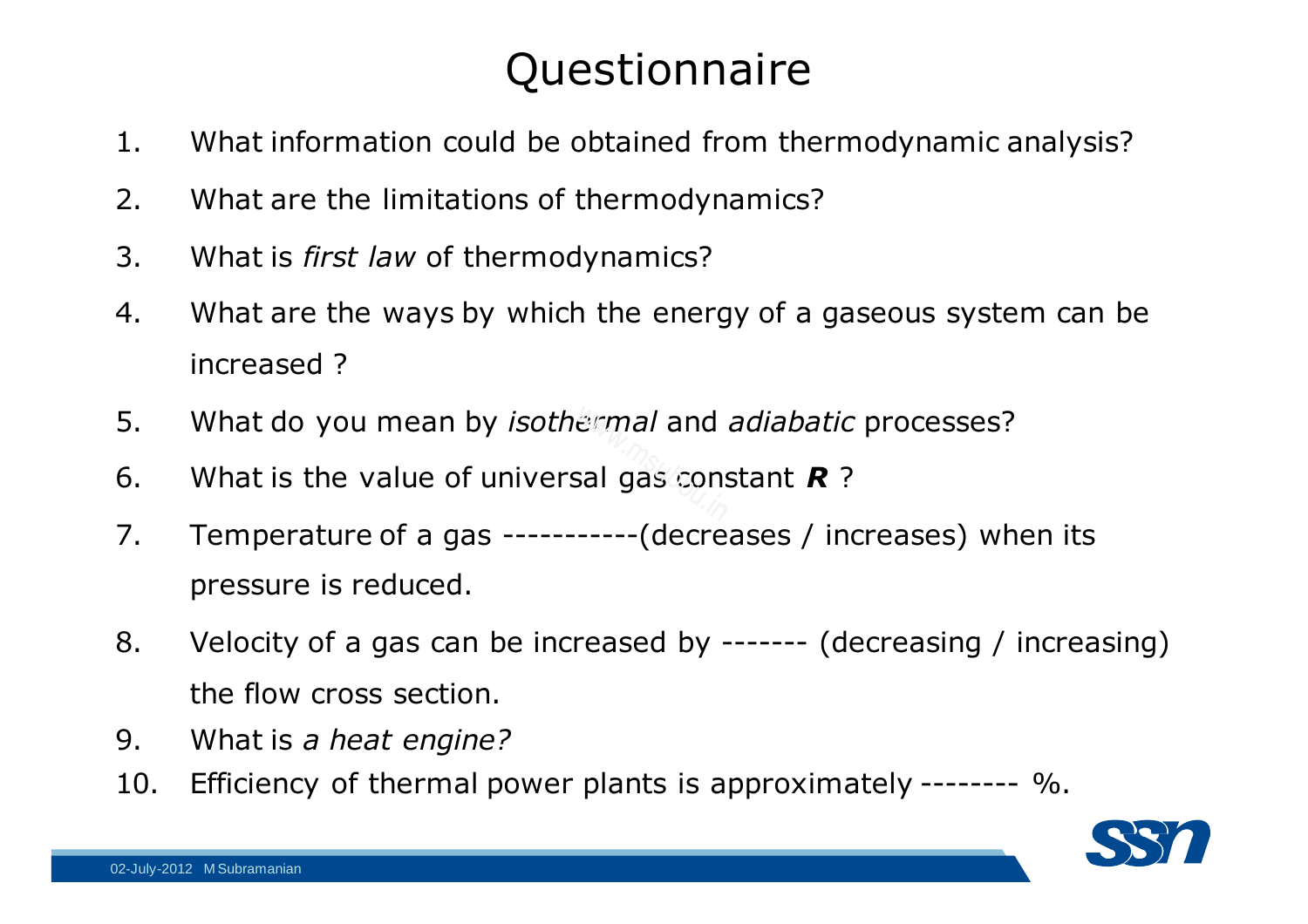### About this Course

- Chemical Engineering Thermodynamics is primarily concerned with the application of thermodynamics to phase equilibria and reaction equilibria in multicomponent systems.
- Of secondary importance in this context is the application of<br>Thermodynamics to heat-towork and work-to-heat conversi Thermodynamics to heat-to-work and work-to-heat conversion<br>devices (*this aspect will be covered in Thermo I*). These<br>applications are studied in greater detail by **Mechanical** devices (*this aspect will be covered in Thermo I*). These applications are studied in greater detail by **Mechanical Engineers.**
- Chemical engineers are concerned with the calculation of work in<br>senaration and in mixing processes separation and in mixing processes.
- Phase and reaction equilibria involving two or more solid phases<br>are of primary interest to **Metallurgists** are of primary interest to **Metallurgists.**

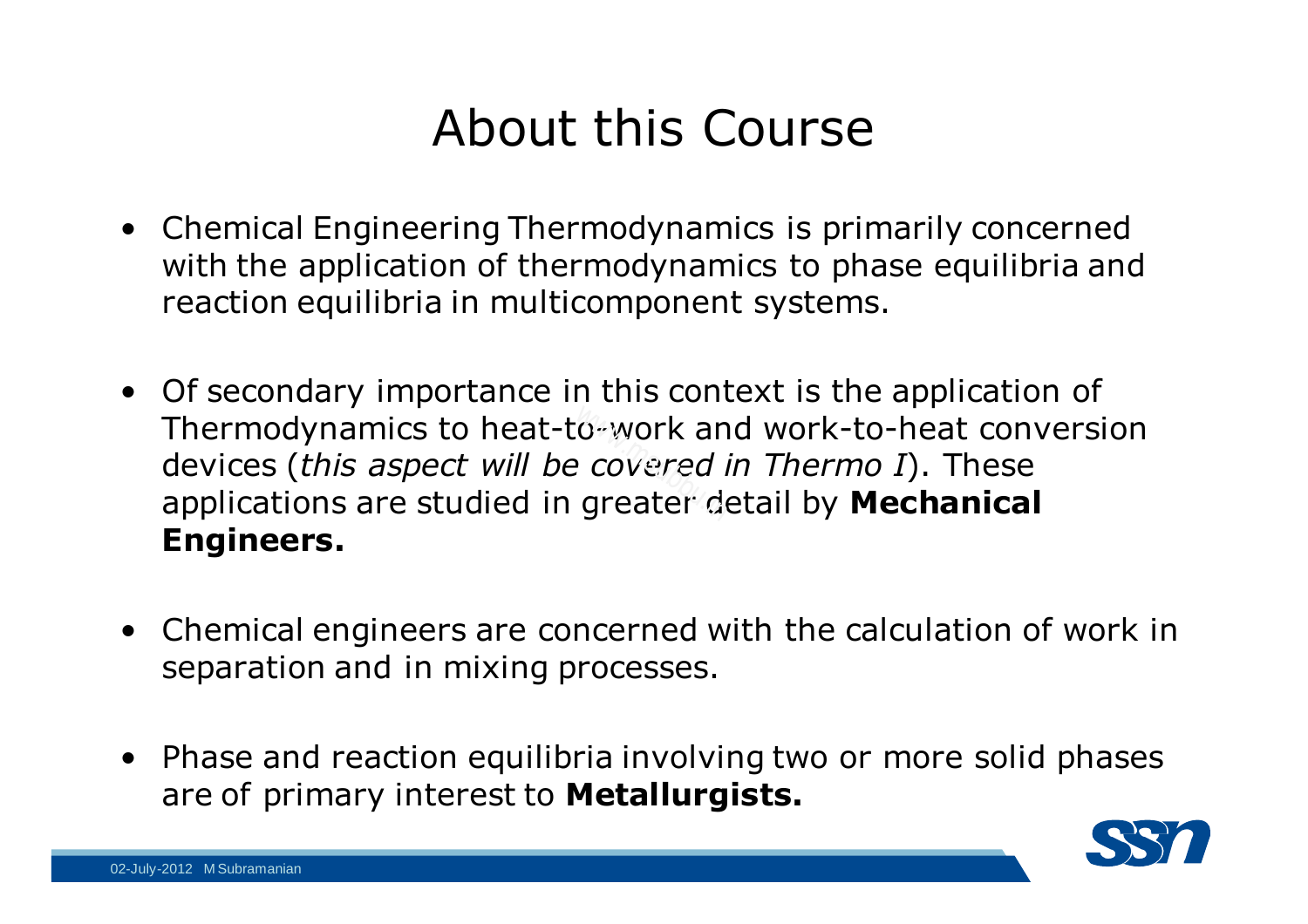## About this Course (contd.)

- Thermodynamics plays a supervisory and often<br>• intangible role in engineering intangible role in engineering.
	- –Its applications are obvious in the design of Chemical<br>engineering equipment in processes in which approach engineering equipment in processes in which approach to equilibrium is nearly one hundred percent in practice.  $e$  fiundred<br> $e$  fiundred
	- Even in those cases where the processes are governed by<br>rate considerations thermodynamics sets the boundaries rate considerations, thermodynamics sets the boundaries of design.

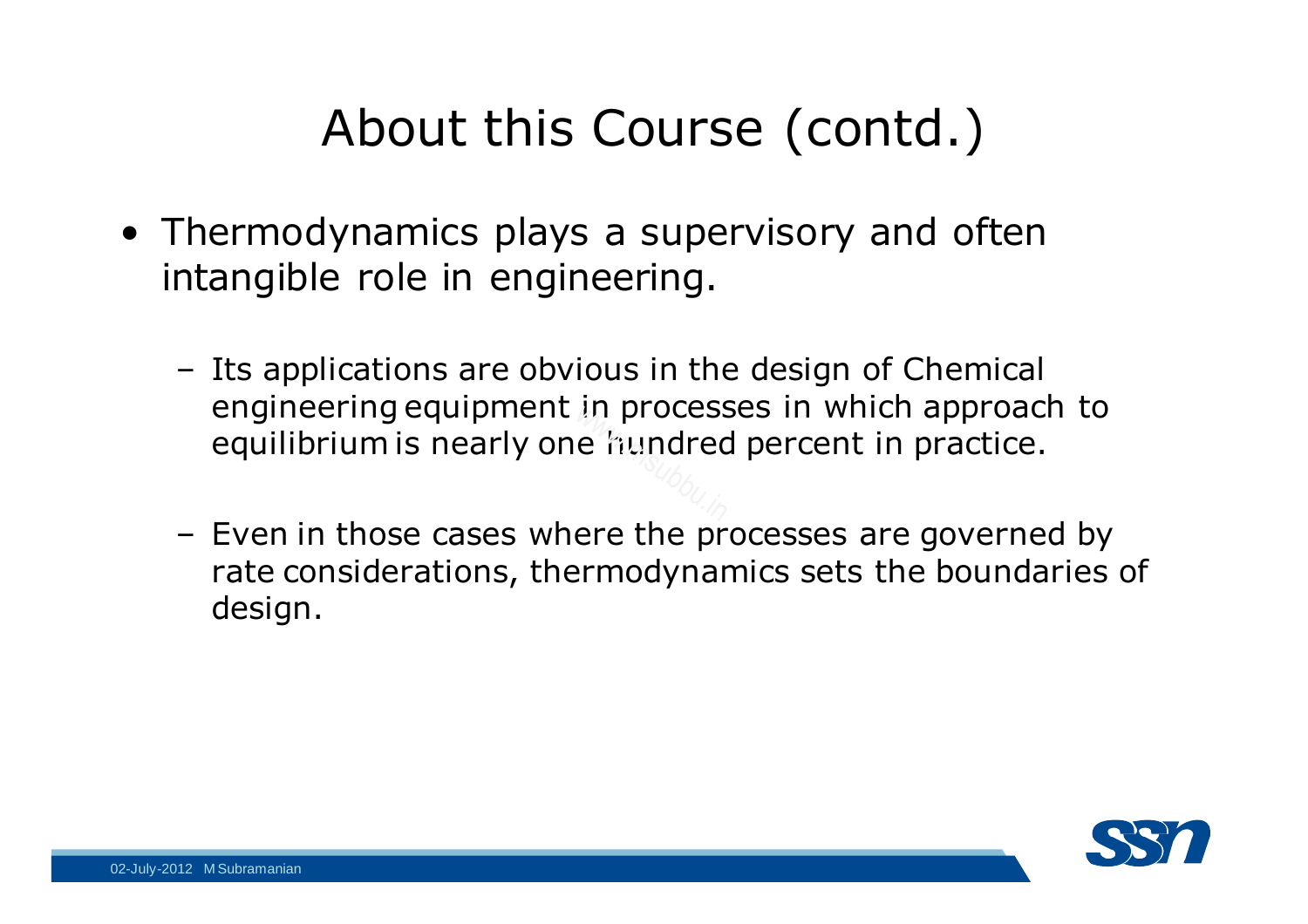## Syllabus Topics

| 1. | <b>Basic concepts</b>                  | 6 hrs |
|----|----------------------------------------|-------|
| 2. | Laws of Thermodynamics                 | 12    |
| 3. | Thermodynamic properties of real gases | 9     |
| 4. | Thermodynamic formulations             | 9     |
| Ъ. | Compression of fluids                  | Q     |
|    |                                        |       |

Total: 45 hrs

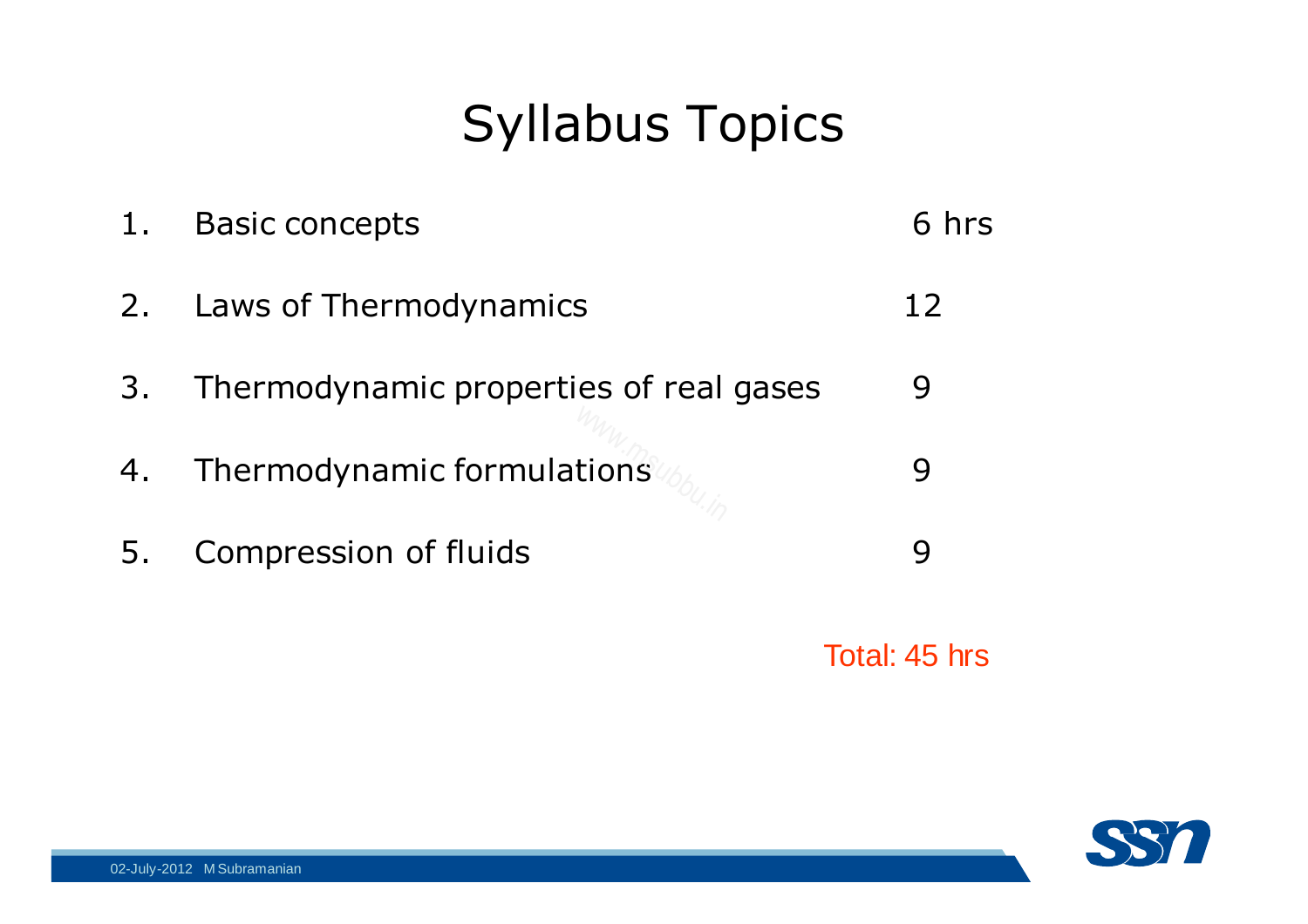#### Syllabus – CH 2303 (3 credit)

- $\bullet$  *UNIT I BASIC CONCEPTS:* The terminologies of thermodynamics, the variables and quantities of thermodynamics, categorization of systems and processes. Energy classifications, point and path properties, energy in transition, heat and work, reversible and irreversible processes, phase rule.
- • *UNIT II LAWS OF THERMODYNAMICS:* The first law and internal energy, statements of first law for the non flow and flow systems, enthalpy and heat capacity limitations of the first law. Statements of the second law of thermodynamics, available and unavailable energies, and the entropy function, applications of the second law.
- $\bullet$  *UNIT III THERMODYNAMIC PROPERTIES OF REAL GASES:* The PVT behavior of fluids, laws of corresponding states and equation of states approaches to the PVT relationships of non ideal gas, problems; compressibility factors, generalized equations of state, property estimation via generalized equation of state; fugacity and fugacity coefficients of real gases.quation or st<br>lems; compi<br>ation via gen
- • *UNIT IV THERMODYNAMIC FORMULATIONS:* Measurable quantities, basic energy relations, Maxwell relations, thermodynamic formulations to calculate enthalpy, internal energy and entropy as function of pressure and temperature, other formulations involving Cp and Cv, complex thermodynamic formulations, thermodynamic properties of an ideal gas, entropy change in reversible and irreversible process.
- • *UNIT V COMPRESSION OF FLUIDS:* Thermodynamic aspects of compression process, classification of compression processes, basic equation for change of state of gases, the work expression for different situations, the effect of clearance volume, multistage compression, convergent divergent flow, Ejectors.

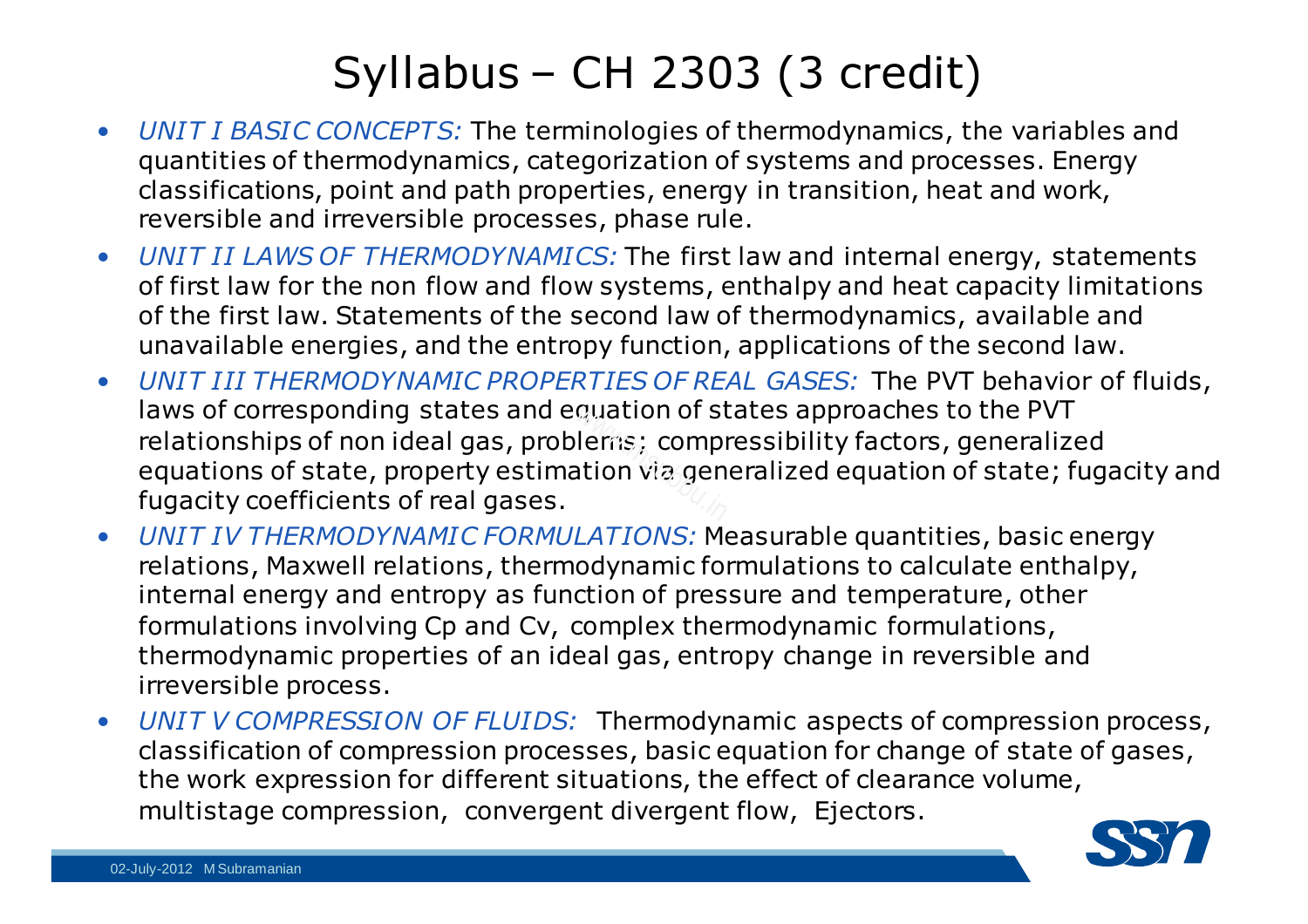### Text Books

- Smith, J.M., Van Ness, H.C., & Abbot M.C, "Introduction to Chemical Engineering Thermodynamics", McGraw Hill, 7th Edition, 2004.
- $\bullet$ Narayanan K.V "A Text Book of Chemical Engineering<br>Thermodynamics" Prentice Hall of India Pvt. Ltd. 2001 Thermodynamics" Prentice Hall of India Pvt. Ltd. 2001.

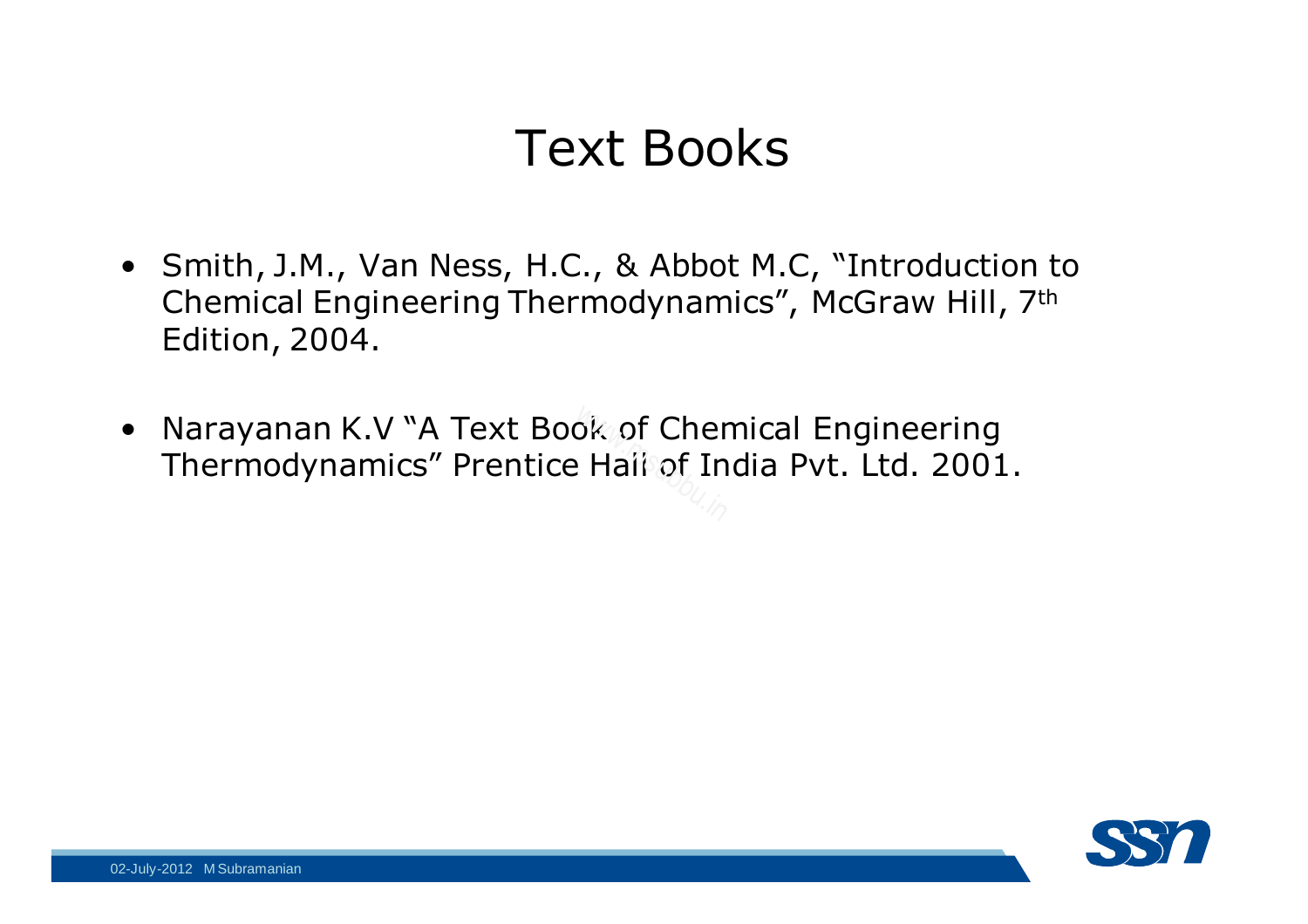#### Reference Books

- Hougen, O.A., Watson, K.M., and Ragatz, R.A., "Chemical Process Principles Part II, Thermodynamics", John Wiley 1970.
- Dodge, B.F., "Chemical Engineering Thermodynamics", McGraw-<br>Hill, 1960.  $m_{W_{\nu_{1}}}\sim m_{\nu_{2}}$ nd Enginee
- Sandler, S.I., "Chemical and Engineering Thermodynamics 2nd<br>edn " Wiley 1989 edn.", Wiley, 1989.
- Kyle, B.G., "Chemical and Process Thermodynamics 2nd edn.", Prentice Hall of India Pvt. Ltd., 1990.

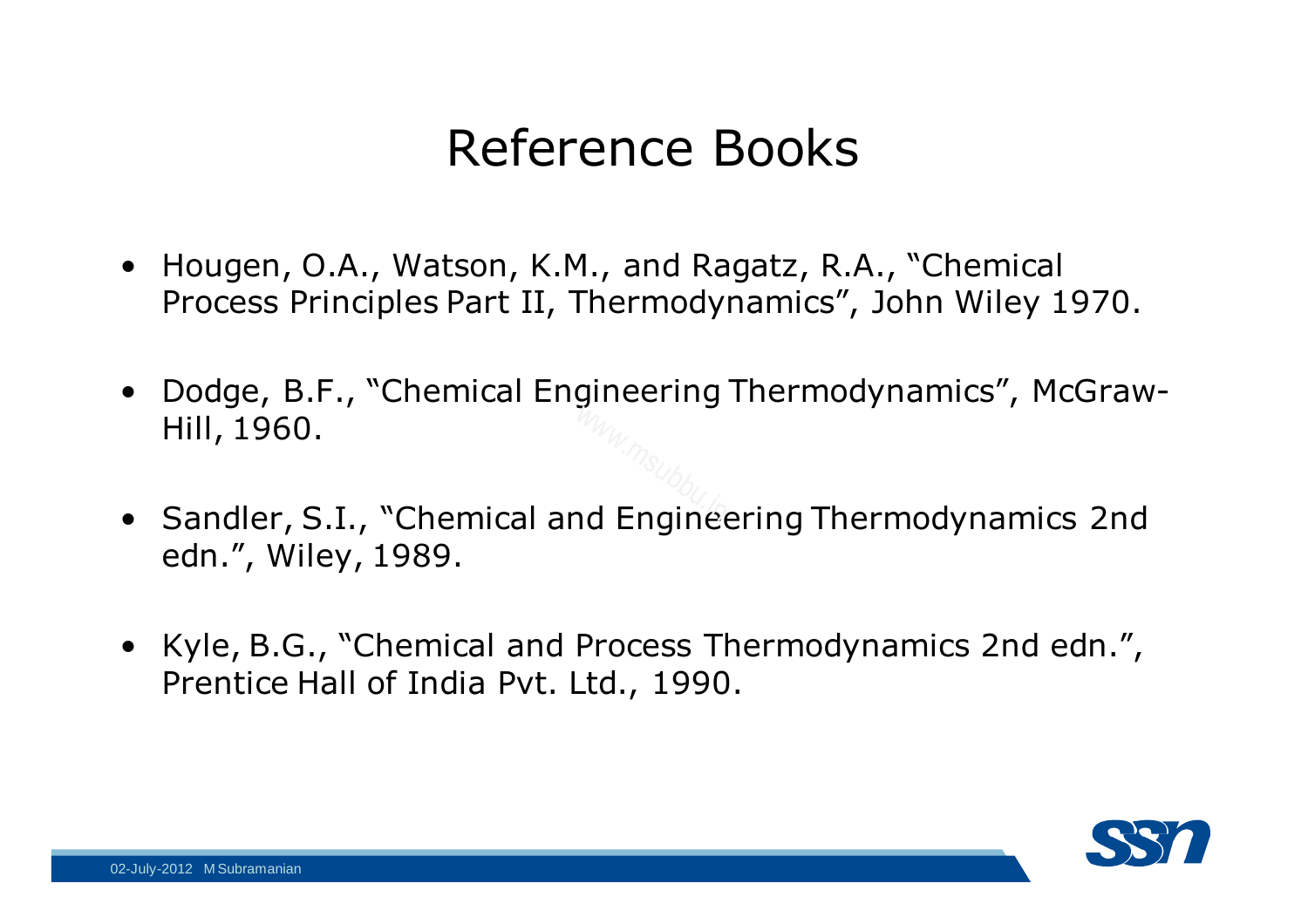### Instructor's Expertise

- Handling this subject for the fourth time:
	- Handled two times at SVCE: 2001-02 and 2003-04, and one time at SSN: 2011-12